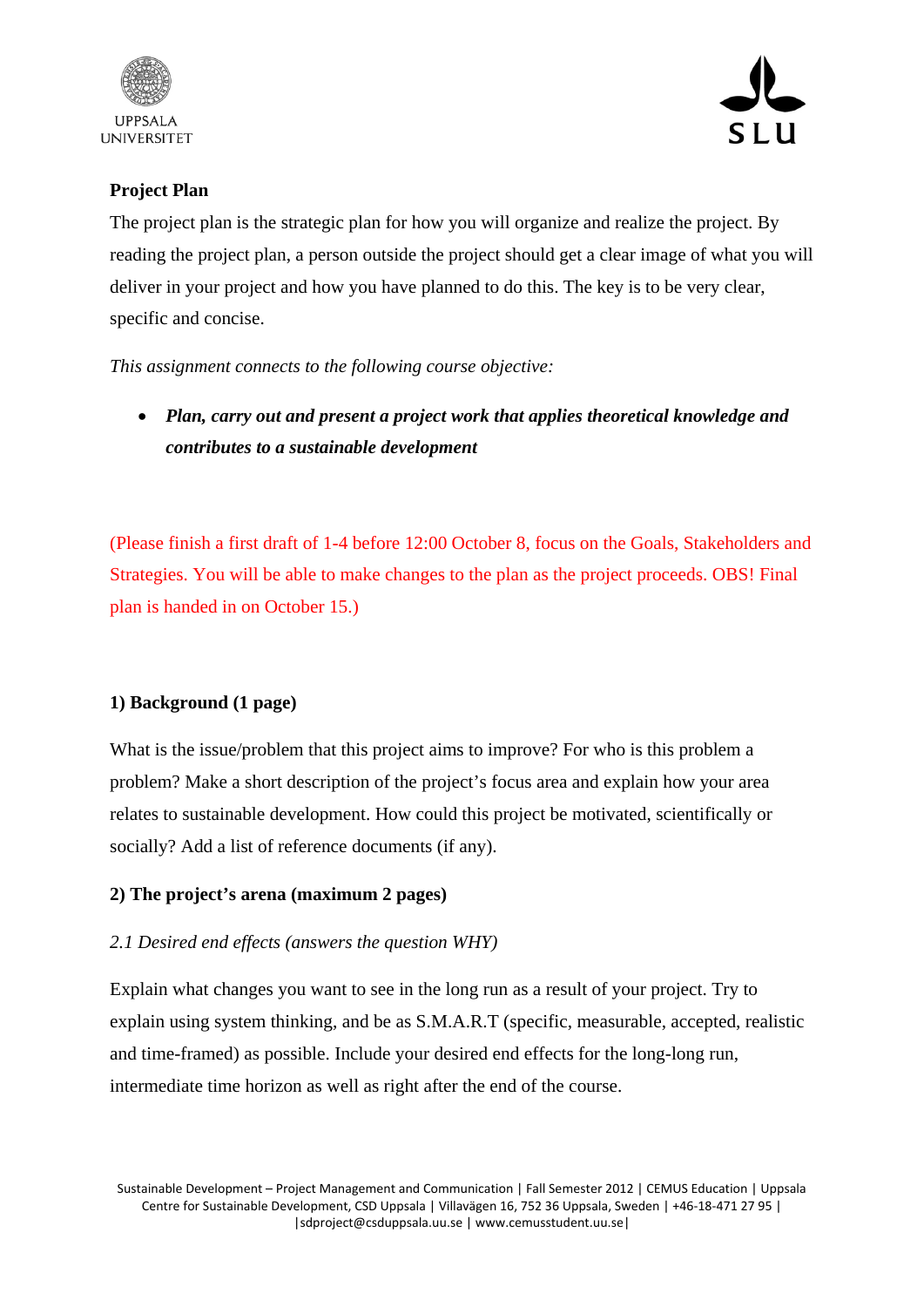



## *2.2. Project Goals (answers the question WHAT)*

The project goals can be defined into three categories: main goal, sub targets and exclusions. The main goal should be possible to explain in one or two sentences, e.g. "I will produce a movie about consumption patterns". The sub targets help make your goals S.M.A.R.T (specific, measurable, accepted, realistic and time-framed), i.e. you should specify the content more in detail, preferably in a bullet list. If there are certain elements of your project that you will not do as a part of this project course you should describe these exclusions here.

- 2.2.1 Main goal
- 2.2.2 Sub targets (if needed)
- 2.2.3 Exclusions (if needed)

### 2.3 *Allocated limits*

- 2.3.1 Time limit (calendar time)
- 2.3.2 Limit for working hours and other resources
- 2.3.3 Cost-limit (financial resources, if needed)

### *2.4 Project Focus Triangle*

A triangle with the three legs "Quality", "Resources" (working hours), and "Time" (calendar time). In your project group you discuss where your focus



will be in case something unexpected occurs. When you have agreed on a focus, put your mark there.

#### **3) Management of outcomes (maximum 2 pages)**

#### *3.1 Stakeholders and target group(s)*

Name key stakeholders/actors and their roles and influence. Define the specific group(s) you want to target in your project and explain why they are important.

#### *3.2 Strategies*

Explain the strategy/-ies you will use to make sure that your project will lead to the desired end effects. (How do your project goals make it possible for the end effects to be achieved?)

Sustainable Development – Project Management and Communication | Fall Semester 2012 | CEMUS Education | Uppsala Centre for Sustainable Development, CSD Uppsala | Villavägen 16, 752 36 Uppsala, Sweden | +46‐18‐471 27 95 | |sdproject@csduppsala.uu.se | www.cemusstudent.uu.se| Explain how your strategy/-ies also relate(s) to the target group(s) identified in 3.1.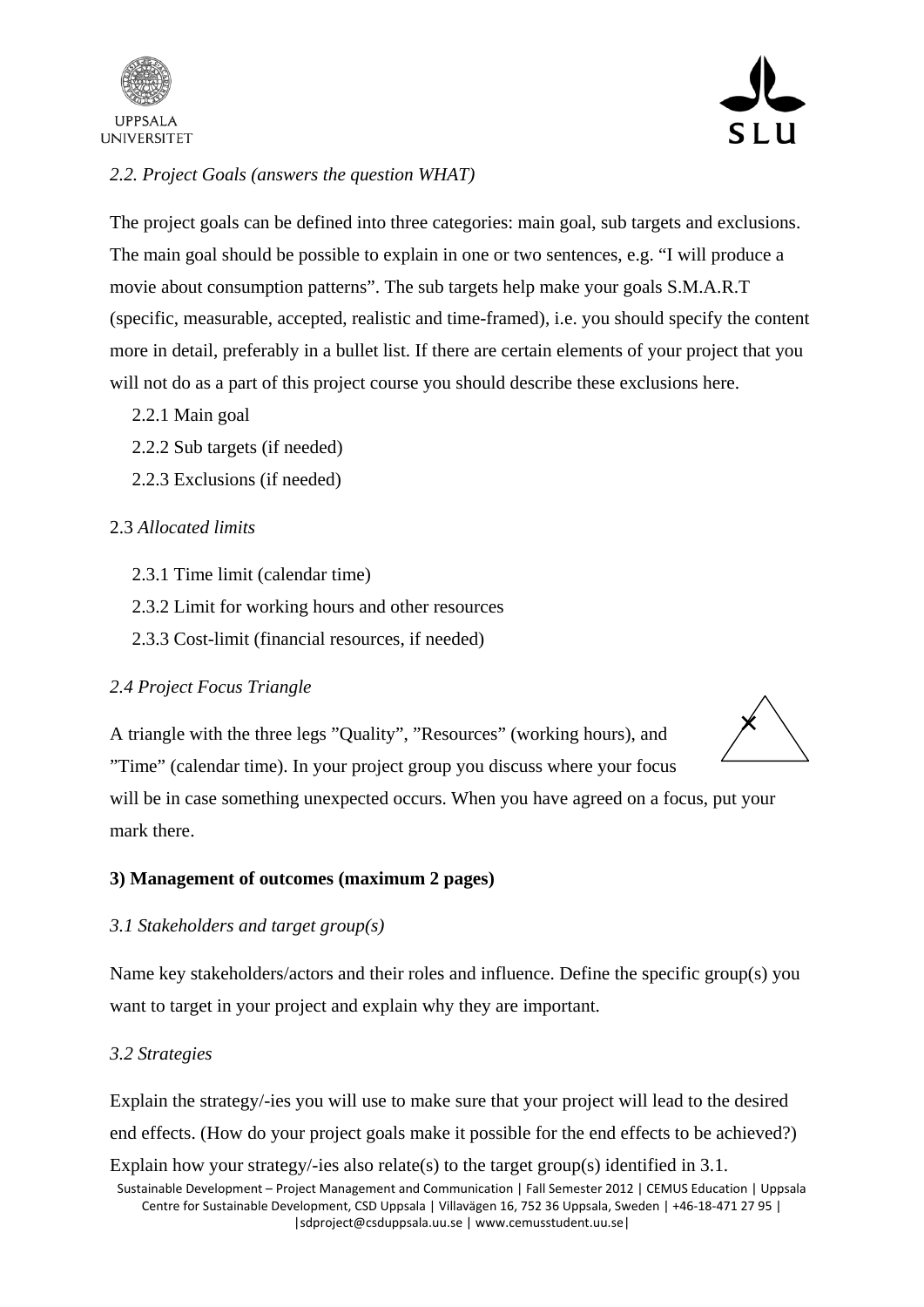



# **4) Project organization**

Project members and other resources connected to the project (such as reference network) should be mentioned here. Name, address, responsibilities, etc.

## **5)** *Tollgate and Milestone Plan (Project Model)*

(Tollgates: Events and deliveries where you need approval from project sponsors before you can continue, e.g. tollgate and project meetings. External and Internal Milestones: Events and deliveries that is important for the project group.

In the time plan you show how you have planned your time sure you meet your goals within the time frame. Show weekly what plans/deadlines you have made for your selves. Include all milestones, tollgates and responsibilities and *a written explanation/comment* if/when that is needed. You should update this time plan continuously and also hand in an updated version in each status report.

| Milestones        | Tollgates             | Deadline   | Responsible |
|-------------------|-----------------------|------------|-------------|
| Project plan done |                       | 2012-10-10 | Per         |
|                   | Project plan approved | 2012-10-15 | Per         |
| Cake              |                       | 2012-12-10 | Per         |

### **6) Commentary on the time plan (0, 5)**

Here you can make comments on things that are uncertain or things that have not yet been planned.

## **7) Risk analysis (0, 5-1 page)**

A short analysis of potential risks that can delay the project, and an action list on how to avoid these risks. Clearly define how you rank these risks in relation to one another.

### *7.1 Internal risks*

(things like procrastination, a project member getting ill, etc.)

### *7.2 External risks*

(external factors that may influence the project, for example stakeholders, political processes,

etc.)

Sustainable Development – Project Management and Communication | Fall Semester 2012 | CEMUS Education | Uppsala Centre for Sustainable Development, CSD Uppsala | Villavägen 16, 752 36 Uppsala, Sweden | +46‐18‐471 27 95 | |sdproject@csduppsala.uu.se | www.cemusstudent.uu.se|